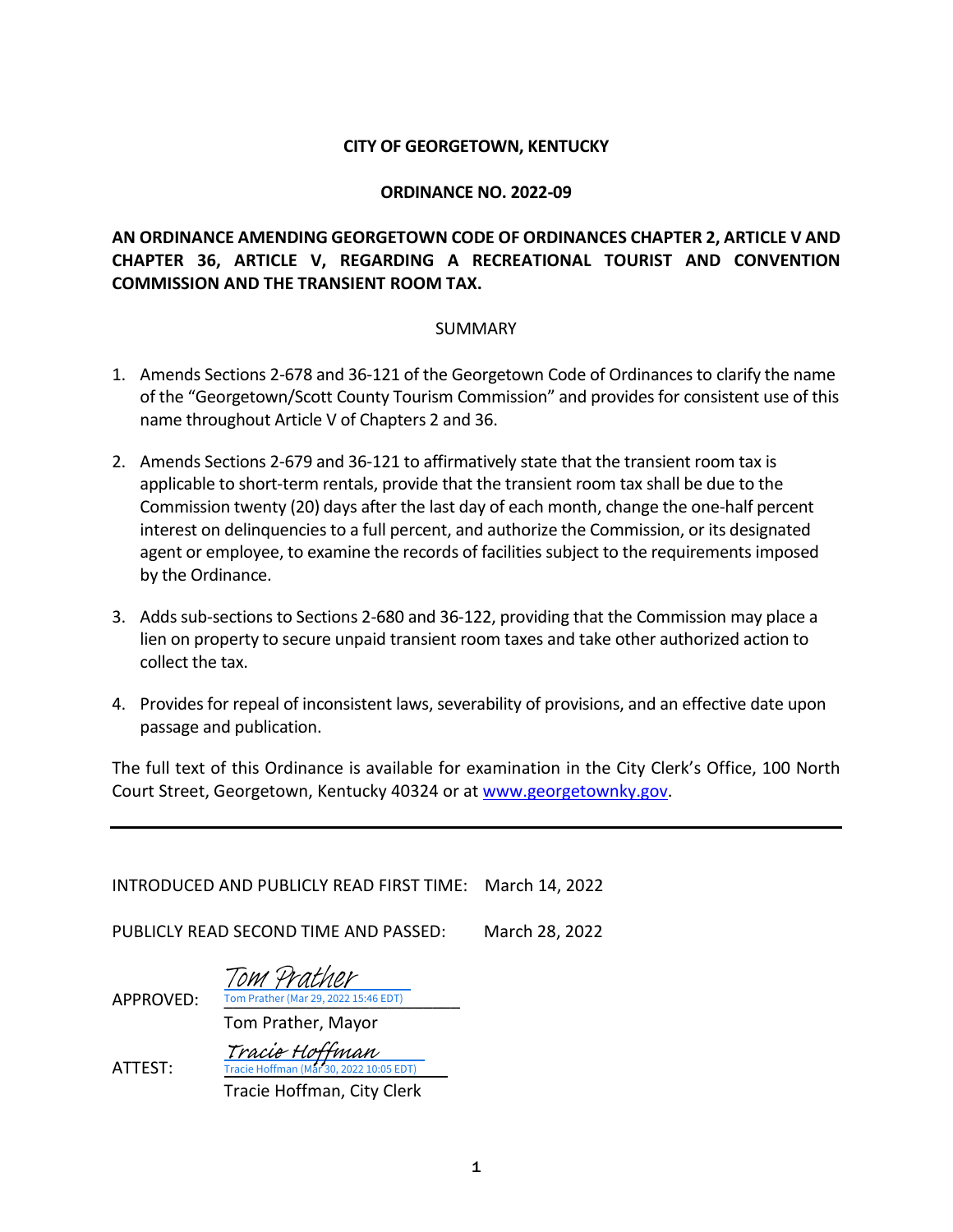I, Devon E. Golden, hereby certify I am an Attorney licensed to practice law in the Commonwealth of Kentucky. My office is located at 100 North Court Street, Georgetown, Kentucky 40324. I further certify the foregoing Summary of Ordinance 2022-09 of the City of Georgetown, Kentucky, was prepared in accordance with the requirements of KRS 83A.060(9) and is a true and accurate summary of the contents of said Ordinance.

 $\mathcal{D}$ eron Dold

Devon E. Golden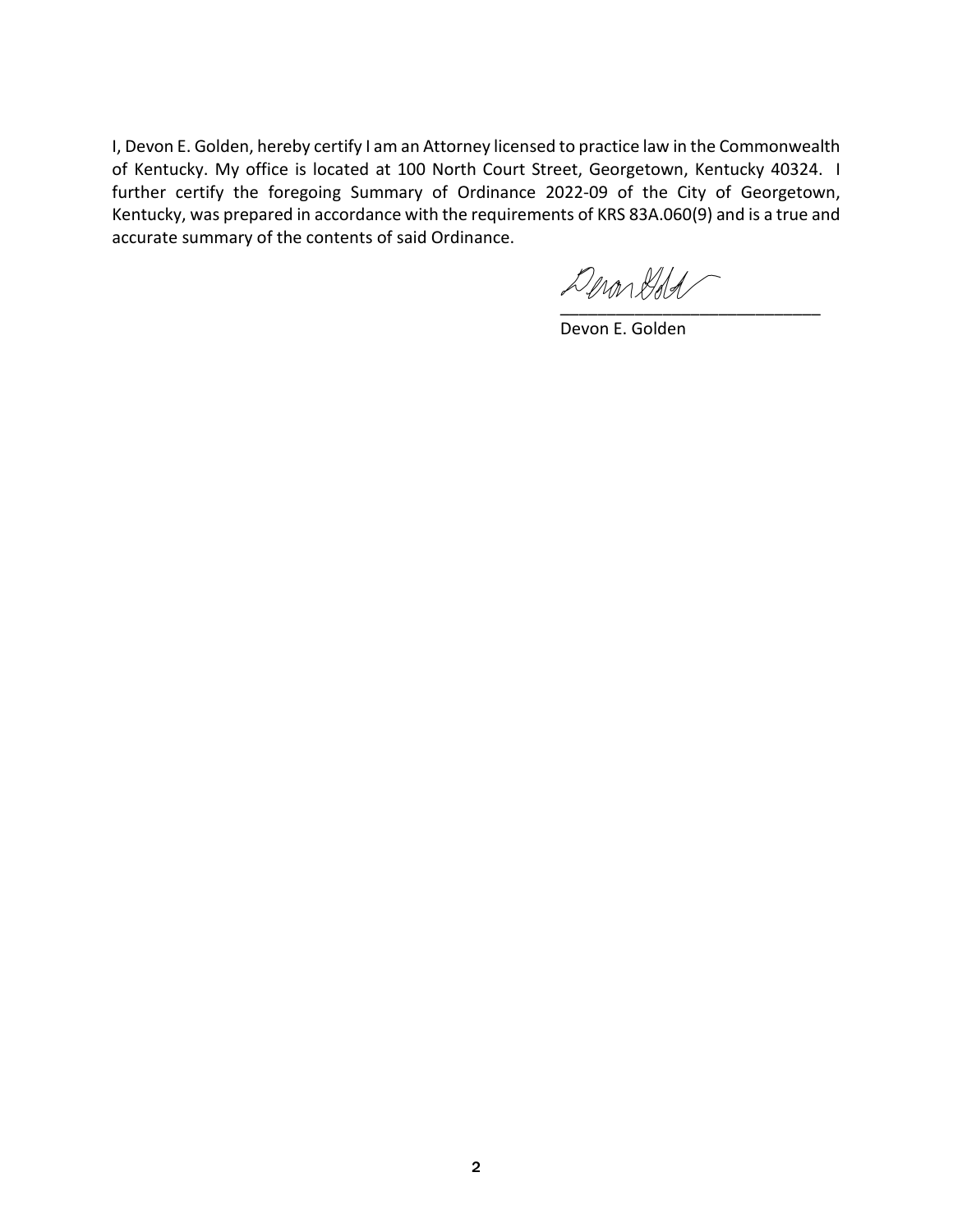# **ORDINANCE 2022-09**

# **AN ORDINANCE AMENDING GEORGETOWN CODE OF ORDINANCES CHAPTER 2, ARTICLE V AND CHAPTER 36, ARTICLE V, REGARDING A RECREATIONAL TOURIST AND CONVENTION COMMISSION AND THE TRANSIENT ROOM TAX.**

SPONSORS: Mark Showalter and Tammy Lusby-Mitchell

NOW, THEREFORE, BE IT ORDAINED BY THE CITY OF GEORGETOWN, KENTUCKY:

# **SECTION ONE**

Chapter 2, Article V, Division 6 of the Code of Ordinances is amended as follows:

# **Sec. 2-678. Created.**

There is created a commission to be known as the "**Georgetown/Scott County Tourism Commission,"** [Georgetown-Scott County Recreational, Tourist and Convention Commission,"] hereinafter in this division referred to as the **"**Commission**" or "GSCTC**."

# **Sec. 2-679. Imposition of transient room tax.**

- (a) For the purpose of operation of the [tourist and convention] Commission and to finance the cost of acquisition, construction, operation and maintenance of facilities useful in the attraction and promotion of tourist and convention business, there is hereby imposed and levied a transient room tax of three (3) percent.
- (b) [On and after July 1, 1974,] [e]**E**very person, company, corporation or other like or similar persons, groups or organizations doing business as motor courts, motels, hotels, inns**, short-term rentals** or like or similar accommodations businesses in the city [and county] shall pay monthly **to the Commission** [into the county treasury] a transient room tax of three (3) percent of the gross rent for every occupancy of a suite, room or rooms charged and collected by them during such monthly periods. Such tax shall be due and payable **twenty (20)** [fifteen (15)] days after the last day of the month, together with a return on a form**,** furnished by or obtained from the [county treasurer] **Commission,** setting forth an aggregate amount of gross rentals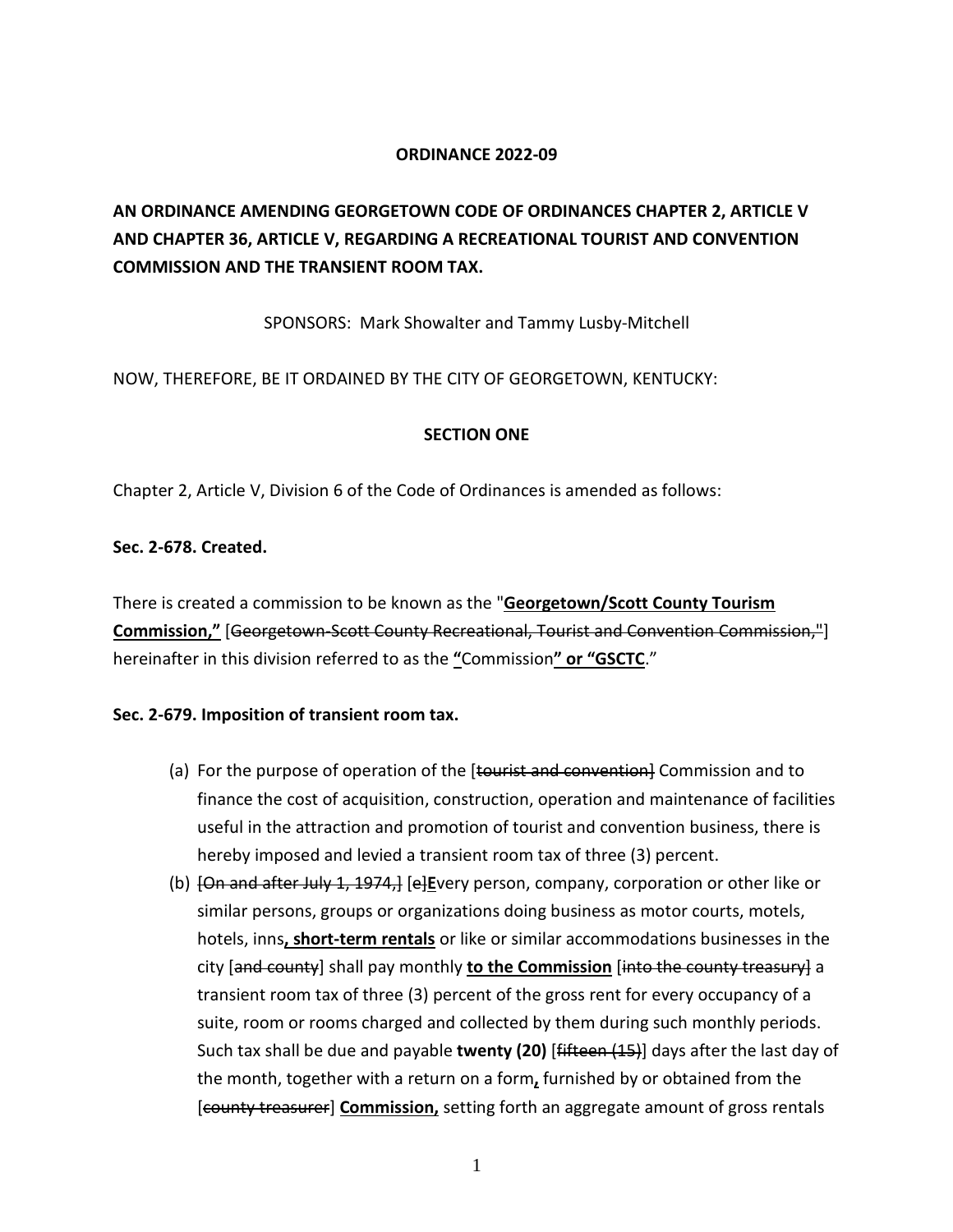charged and collected during the occupancy to which the transient room tax applies, together with such other pertinent information as the [county treasurer] **Commission** may require.

- (c) Any tax imposed by this section which shall remain unpaid after it becomes due, as set forth herein, shall have added to it a penalty of ten (10) percent, together with interest at the rate of [one half of] one (1) percent for each month of delinquency or fraction thereof, until paid. **Further, any person or business who shall fail, neglect or refuse to properly complete and file a return as required herein or pay the tax imposed herein, or any portion thereof, shall be subject to the penalties set forth in Section 2-680.**
- (d) Transient room taxes shall not apply to the rental or leasing of an apartment supplied by an individual or business that regularly holds itself out as exclusively providing apartments. Apartment means a room or set of rooms, in an apartment building, fitted especially with a kitchen and usually leased as a dwelling for a minimum period of thirty (30) days or more.
- (e) The tax imposed by this section shall be in addition to other general taxes and the occupational or business license tax.
- **(f) The transient room taxes established in this Article shall apply to all short-term rentals, as provided in Chapter 24, Article IV.**
- **(g) The Commission, or any agent or employee designated in writing by the Commission, is authorized to examine the books, papers and records of any facility subject to this Ordinance in order to determine the accuracy of any return made, or if no return was made, to ascertain the amount of tax imposed by the terms of this Ordinance. Each facility subject to this Ordinance is hereby directed and required to give the Commission or its duly authorized agent or employee the means, facilities and opportunity for an examination and investigation as authorized.**

# **Sec. 2-680. [Penalty.**] **Penalties.**

**(a)** Any person who shall knowingly file a false or fraudulent return required by subsection 2-679(b), shall, upon conviction, be fined not more than one hundred dollars (\$100.00) or imprisoned for not more than thirty (30) days, or both such fine and imprisonment.

# **(b) In addition to the penalties and interest set forth in 2-679(c), any person, business,**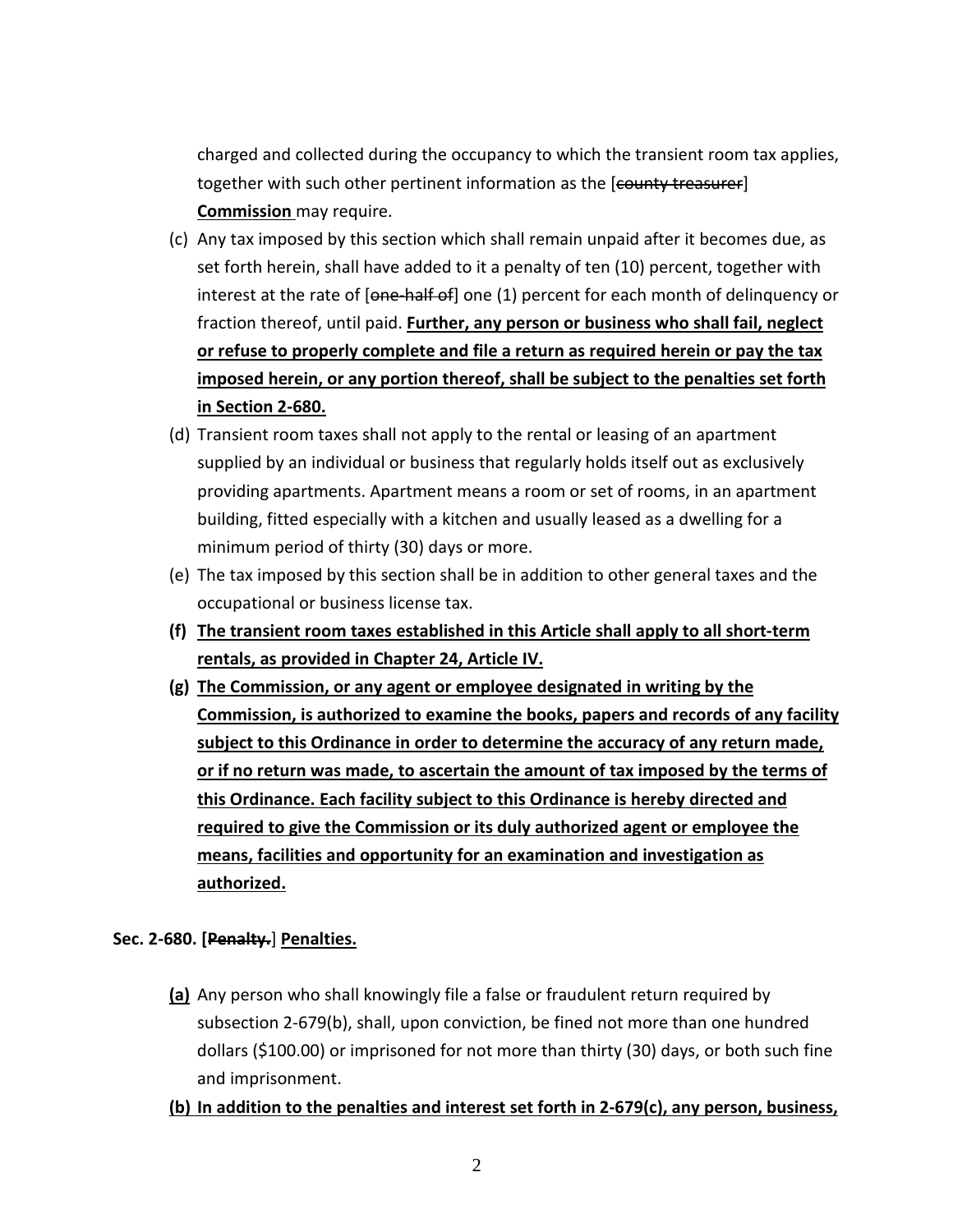**corporation, firm or other entity subject to the transient room tax who fails or refuses to file the required return and/or pay the tax due thereunder shall be subject to the following enforcement remedies:**

- **(1) Any entity becoming more than thirty (30) days delinquent may be subject to civil action, criminal action and/or any means authorized by federal, state or local law for the enforcement of this Chapter and collection of the transient room tax imposed herein.**
- **(2) A lien is granted unto the Commission upon all property, real or personal, of any person, business, corporation, firm or other entity subject to the transient room tax to secure the unpaid tax receipts due from said entity. The lien shall be perfected by filing a Notice of Tax Due and Statement of Lien in the Scott County Clerk's Office, describing the property on which the lien is asserted.**

# **SECTION TWO**

Chapter 36, Article V of the Code of Ordinances is amended as follows:

# **Sec. 36-121. Imposition of transient room tax.**

- (a) For the purpose of operation of the [tourist and convention] **Georgetown/Scott County Tourism** Commission **(hereinafter referred to in this Article as "GSCTC" or the "Commission")** and to finance the cost of acquisition, construction, operation and maintenance of facilities useful in the attraction and promotion of tourist and convention business, there is hereby imposed and levied a transient room tax of three (3) percent.
- (b) [On and after July 1, 1974,] [e]**E**very person, company, corporation or other like or similar persons, groups or organizations doing business as motor courts, motels, hotels, inns**, short-term rentals** or like or similar accommodations businesses in the city [and county] shall pay monthly **to the Commission** [into the county treasury] a transient room tax of three (3) percent of the gross rent for every occupancy of a suite, room or rooms charged and collected by them during such monthly periods. Such tax shall be due and payable [fifteen (15)] **twenty (20)** days after the last day of the month, together with a return on a form**,** furnished by or obtained from the [county treasurer] **Commission,** setting forth an aggregate amount of gross rentals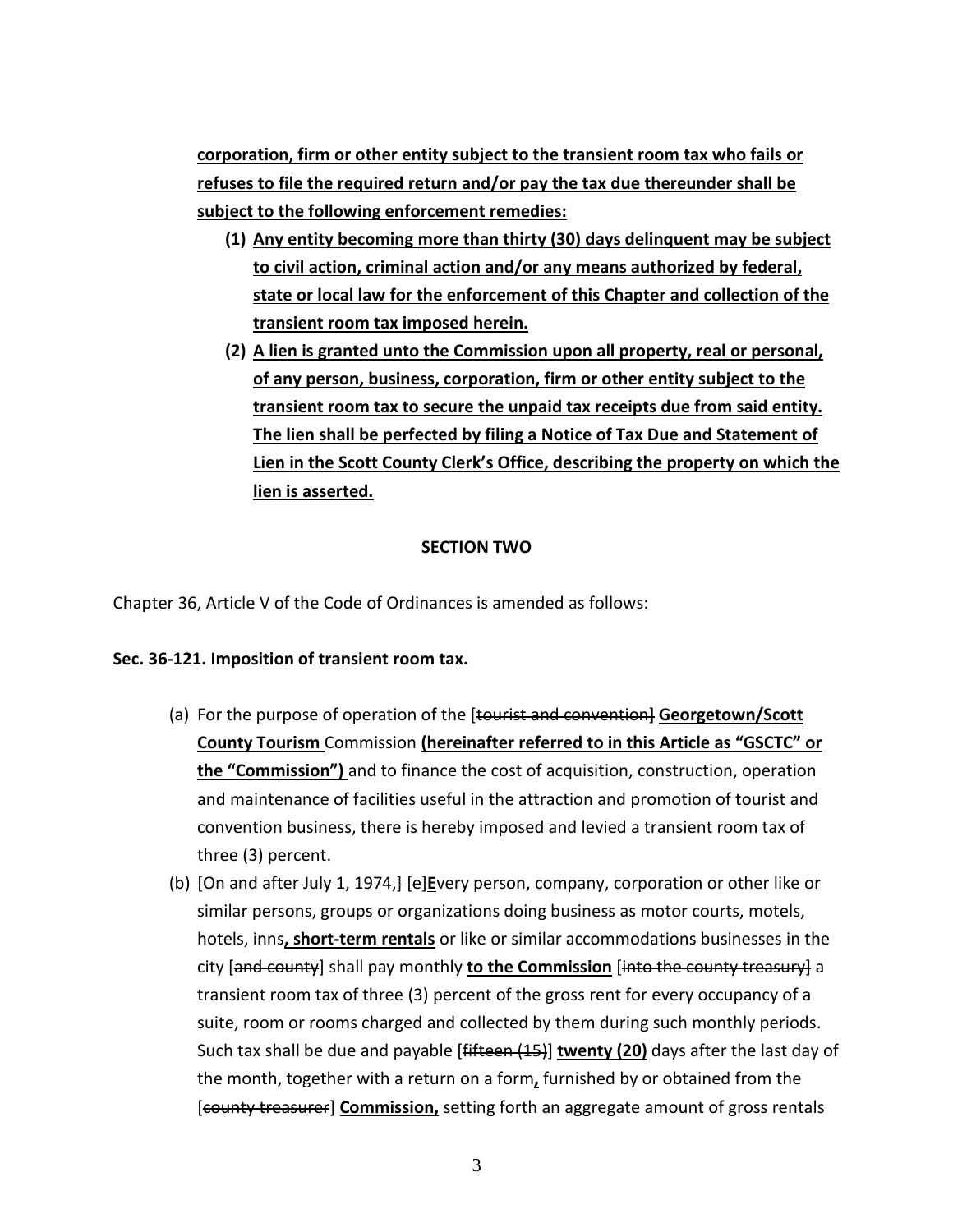charged and collected during the occupancy to which the transient room tax applies, together with such other pertinent information as the [county treasurer] **Commission** may require.

- (c) Any tax imposed by this section which shall remain unpaid after it becomes due, as set forth herein, shall have added to it a penalty of ten (10) percent, together with interest at the rate of [one half of] one (1) percent for each month of delinquency or fraction thereof, until paid. **Further, any person or business who shall fail, neglect or refuse to properly complete and file a return as required herein or pay the tax imposed herein, or any portion thereof, shall be subject to the penalties set forth in Section 36-122.**
- (d) Transient room taxes shall not apply to the rental or leasing of an apartment supplied by an individual or business that regularly holds itself out as exclusively providing apartments. Apartment means a room or set of rooms, in an apartment building, fitted especially with a kitchen and usually leased as a dwelling for a minimum period of thirty (30) days or more.
- (e) The tax imposed by this section shall be in addition to other general taxes and the occupational or business license tax.
- **(f) The transient room taxes established in this Article shall apply to all short-term rentals, as provided in Chapter 24, Article IV.**
- **(g) The Commission, or any agent or employee designated in writing by the Commission, is authorized to examine the books, papers and records of any facility subject to this Ordinance in order to determine the accuracy of any return made, or if no return was made, to ascertain the amount of tax imposed by the terms of this Ordinance. Each facility subject to this Ordinance is hereby directed and required to give the Commission or its duly authorized agent or employee the means, facilities and opportunity for an examination and investigation as authorized.**

# **Sec. 36-122. [Penalty.**] **Penalties.**

- (a) Any person who shall knowingly file a false or fraudulent return required by subsection 36-121(b), shall, upon conviction, be fined not more than one hundred dollars (\$100.00) or imprisoned for not more than thirty (30) days, or both such fine and imprisonment.
- **(b) In addition to the penalties and interest set forth in 36-121(c), any person, business, corporation, firm or other entity subject to the transient room tax who fails or refuses**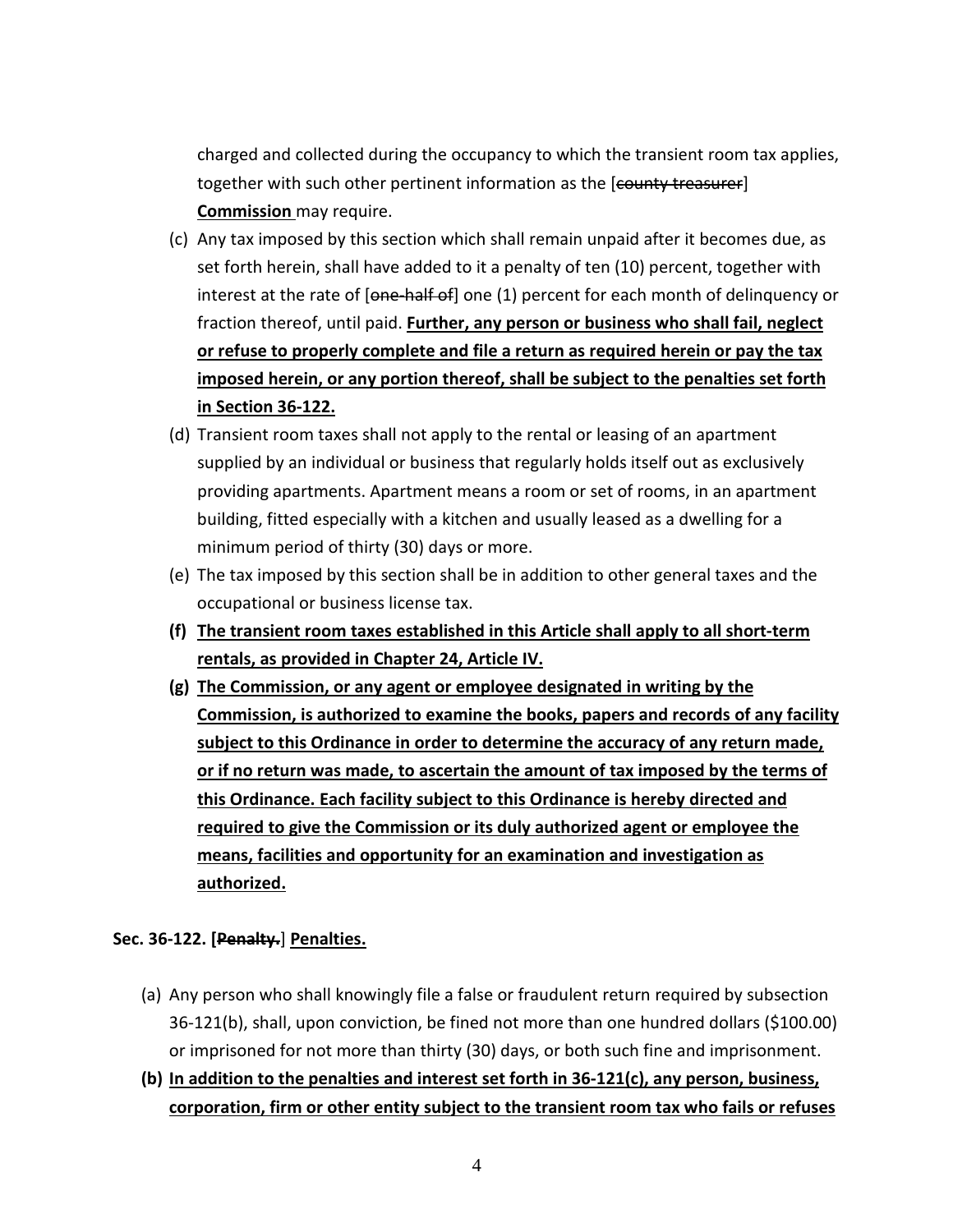**to file the required return and/or pay the tax due thereunder shall be subject to the following enforcement remedies:**

- **(1) Any entity becoming more than thirty (30) days delinquent may be subject to civil action, criminal action and/or any means authorized by federal, state or local law for the enforcement of this Chapter and collection of the transient room tax imposed herein.**
- **(2) A lien is granted unto the Commission upon all property, real or personal, of any person, business, corporation, firm or other entity subject to the transient room tax to secure the unpaid tax receipts due from said entity. The lien shall be perfected by filing a Notice of Tax Due and Statement of Lien in the Scott County Clerk's Office, describing the property on which the lien is asserted.**

# **SECTION THREE**

If any section, subsection, paragraph, sentence, clause, phrase, or a portion of this ordinance is declared illegal or unconstitutional or otherwise invalid, such declaration shall not affect the remaining portions hereof.

# **SECTION FOUR**

All ordinances or parts of ordinances in conflict with this Ordinance are hereby repealed.

# **SECTION FIVE**

This Ordinance shall be in full force and effect upon passage and publication.

PUBLICLY INTRODUCED AND READ FIRST TIME: March 14, 2022

PUBLICLY READ SECOND TIME AND PASSED: March 28, 2022

| Tom Prather                          |
|--------------------------------------|
| Tom Prather (Mar 29, 2022 15:46 EDT) |

Tom Prather, Mayor

Tracie Hoffman<br>ATTEST: Tracie Hoffman (Mar 30, 2022 10:05 EDT)

APPROVED:

Tracie Hoffman, City Clerk